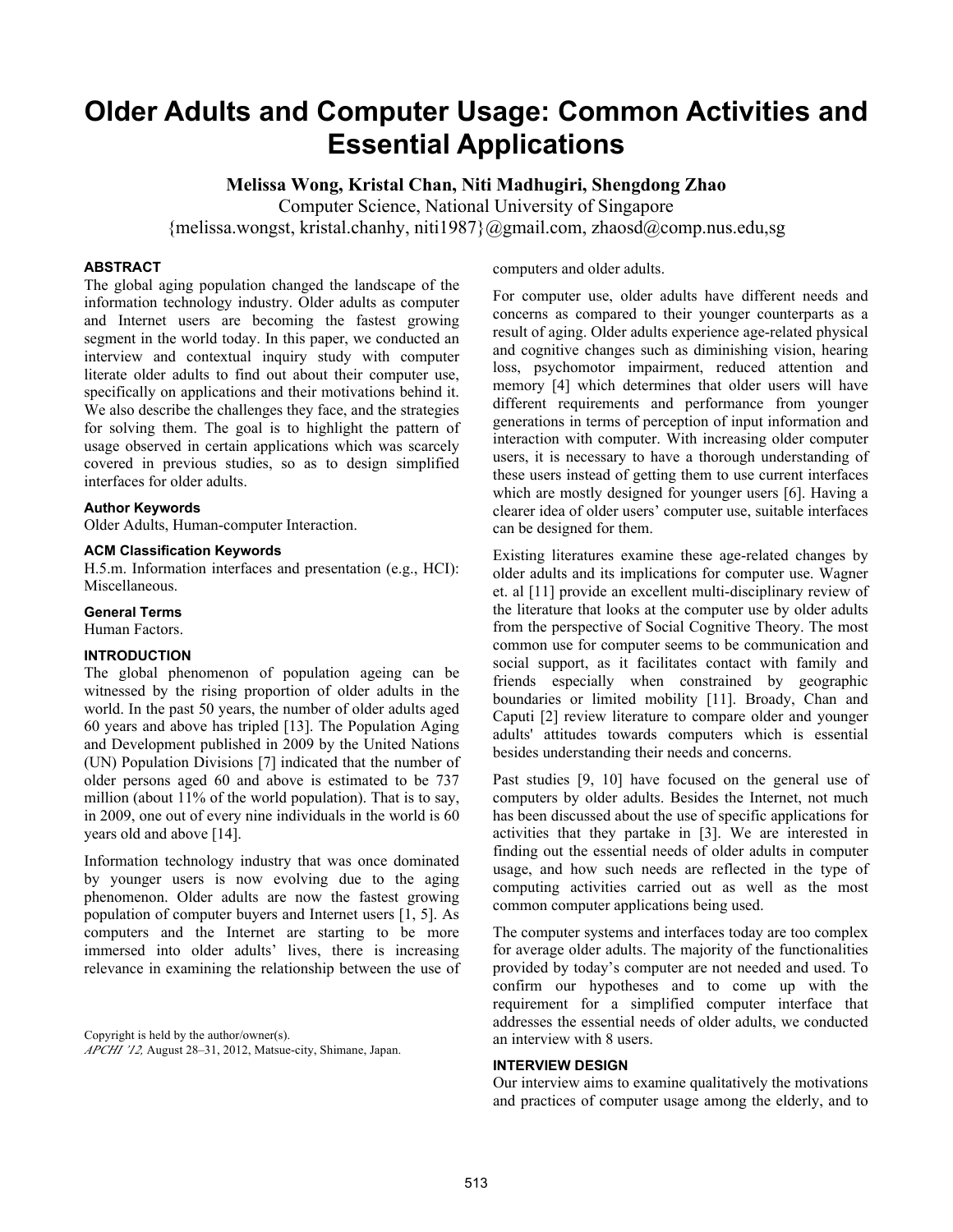understand the experiences that they have encountered. A total of 8 computer literate participants were recruited for the semi-structured interview (5 male, 3 female, age range 51-73, M: 64.5, SD: 7.89). 5 participants live with their spouses, where 4 of them have at least one child residing with them. 2 participants live alone and 1 participant live with his children.

## **Procedure**

The interviews varied in length from 1 to 2 hours. Besides collecting their demographics, participants were asked questions that covered:

- Experience with learning and using of computers
- Motivations for the activities they do on computers
- Difficulties faced and resolutions

To elucidate the issues raised by the participants, we conducted contextual inquiry where the participants demonstrated the tasks and possible difficulties that they faced on their computers.

# **RESULTS AND ANALYSIS**

Our results showed that the participants have varied personal backgrounds and experiences with computers. In the following sections, we expand on understanding their background and the attitudes they have about computers. We will also discuss about the challenges that they faced.

# **Educational Background of Participants**

All of the participants have some form of formal education. 6 participants have tertiary education while the remaining 2 participants each have Primary and Secondary education respectively. In terms of occupations, 6 participants have since retired from their former jobs, ranging from educator to labor worker, and nursing officer to engineer. For the 2 participants who are still working, they each hold positions in lecturing and management.

Participants responded that they have about 10 years of experience or more in using computers, where they started learning how to use them for work requirement. Most of them took courses for word processing applications, while the minority picked up the skills from their colleagues, children or by themselves.

# **Computer usage and ownership**

A common pattern in computer usage can be observed among the participants. The top activity that was performed using computer was checking and sending of emails. Besides that, a few participants would perform online transactions of bill payments and bank statements, as well as searching for information on the Internet such as news. Other activities included writing and preparation of documents using word processing applications, staying in contact with family members and friends, and making online reservations and ticketing. Using computers for entertainment purposes were performed amongst a few participants, where they would play games or watch videos through online streaming sites. Only 1 participant mentioned that she visits social networking sites using the computer.

The responses are similar to past studies [3, 9, 10, 11] which discuss about the kind of general use that older adults engage in with computers. To understand the interactions that they go through in using computers, we shall look into the type of computer applications that they use.

# **Specific activities**

## *Information seeking*

**Internet search.** Google search is the search engine used by majority of the participants. They would look up for information or directions for places that they need to go. 1 participant mentioned that he likes to search for language translations. On the contrary, 1 participant uses Google search if she is not able to find any information on her default choice: Yahoo search.

**Browsers.** Participants use a variety of browsers. Those who use Internet Explorer as the primary browser for web access acknowledged it as the "default" application. There were 2 participants who use Google Chrome, as they felt that it is more user friendly in terms of its search feature, and among them, 1 participant would primarily use Internet Explorer unless he needs to do a search of information. There were also 2 participants who use Mozilla Firefox as it is able to support and load a greater variety of websites and media content. Among them, 1 of the participants mentioned Mozilla Firefox is "more stable and better" than Internet Explorer.

**News.** Only 1 participant read the news online, as he finds that there is too much information on newspapers out of habit and convenience. Amongst them, 1 participant responded that he would read some news from Yahoo news, while another said that another source would be from television programs.

#### *Communication*

**Email.** All participants manage their emails through email providers (Gmail: 3, Yahoo mail: 3, Gmail and Yahoo mail: 1, others: 1). Participants gave a variety of responses about their email usage. It is interesting to note that participants use different emails for different purposes, such as for general usage and for work. On the contrary, 1 participant mentioned that she seldom communicated with her friends through emails as she said, "At this age, not many friends are around." Moreover, she felt that using the cellphone to call or send SMS to family is "better". Another interesting response was that 1 participant uses Yahoo mail most frequently although she was taught how to use Gmail. The explanation was that she is familiar and comfortable with the structure of Yahoo mail hence, she is reluctant to switch to Gmail.

**Video calls.** 3 participants use Skype for video conferencing with their family and friends when they are overseas, while 1 participant uses both Skype and Windows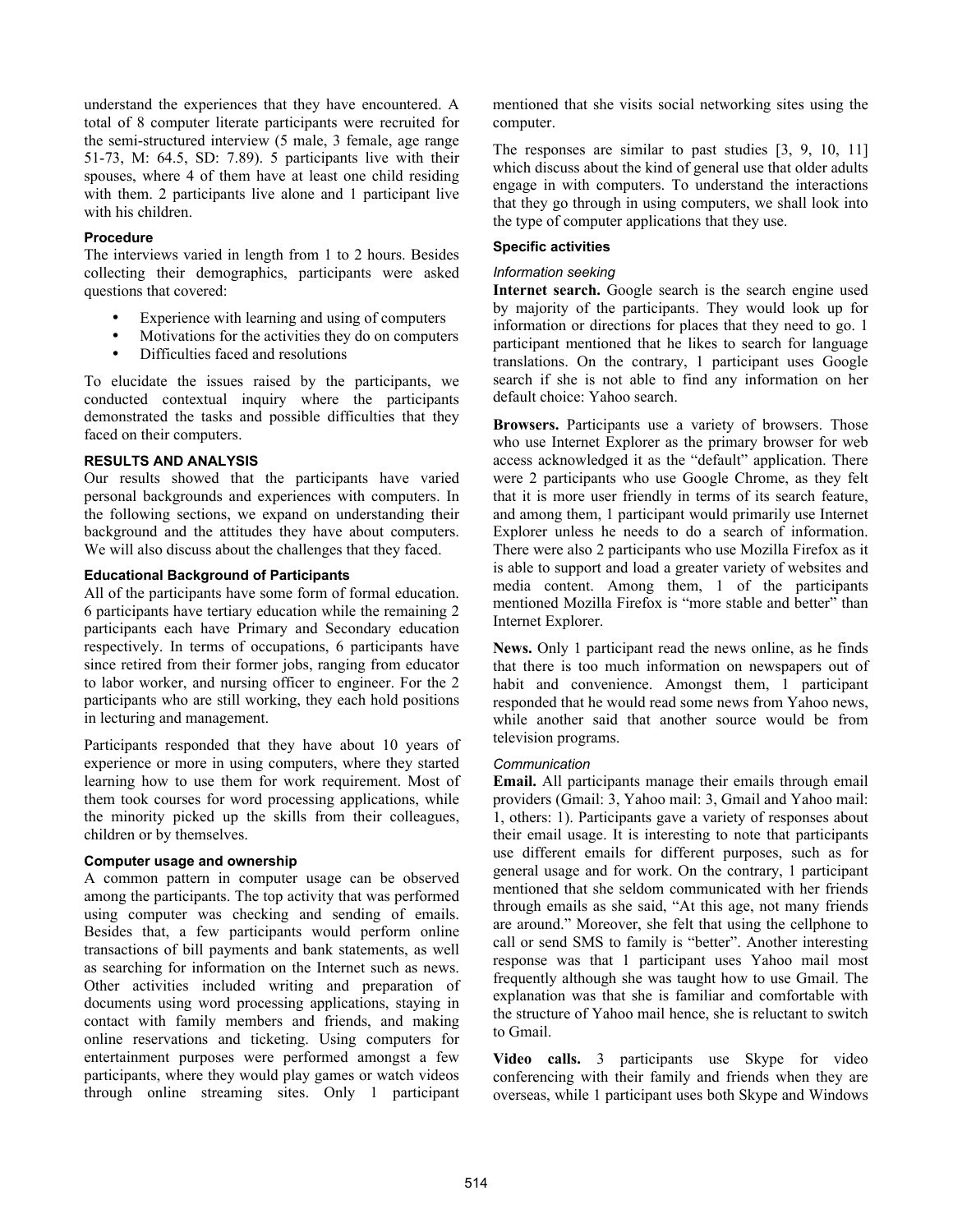Live Messenger but prefers the former. 1 participant however, felt that it was not necessary for video calls as there is no need for regular contact.

**Social networking sites.** Most participants have heard of this term before, and 5 participants have accounts on Facebook. However, they rarely visit the site and if they do so, they would look at pictures of their children, or when they receive notifications via emails. 1 participant mentioned that she is particular about sharing of personal information online as her friends have told her that such information are easily compromised and may be seen by others . Another participant does not know what to write on Facebook. Besides Facebook, 2 participants have heard about other social networking sites such as Twitter and Google+ but they felt that it is not important to use it.

# *Productivity*

**Microsoft Office.** Microsoft Excel was mentioned as the popular application of use, followed by Microsoft Word. 1 participant mentioned that Excel is good for doing calculations and data compilations, while Word is for typing of letters and printing as the paper orientation is set at A4 by default. However, it is interesting to note 1 participant did the opposite by using Excel to type texts. He also expressed that he was trained in Microsoft Office 2003 and new icons presented in version 2007 look unfamiliar to him. Most participants who use Microsoft Office applications have gone through training which teach them how to use, as required by the companies they are in.

**Online transactions.** 2 participants use the Internet to pay their bills, submit online applications, and make restaurant reservations and bank transactions. However, there are 2 participants who are skeptical about online banking and its safety. Among them, 1 of the participants mentioned that she does not find computers to be useful in e-transactions due to security concern.

**Photo Management.** 3 participants use Picasa to manage and organize their photographs, where 1 participant who uses this mentioned that she seldom does so as she does not like to take pictures. On the other hand, 1 participant uses Flickr to manage his photographs.

# *Entertainment*

**Video channels.** 4 participants watch videos on YouTube and XinMSN. 1 participant watches Hong Kong drama on azdrama.net, which was introduced to him by his son. 2 participants do not watch videos online where one of them claimed that the video screen is too small and the resolution is not that clear in quality.

**Games.** 3 participants play games using the computers, of which 2 of them play Freecell (a computer card game) offline. 1 participant mentioned that he does not find online games interesting. Whereas for another participant, she plays Solitaire and finds that strategy games train her in her alertness and reaction. Ironically, she does not like playing Mahjong as she felt that the game requires her to think fast.

All participants except one use computers daily with a minimum duration of 1 to 2 hours, up to a maximum of 4 hours. 1 participant mentioned that her duration of use is dependent on the work that she is doing.

In terms of computer ownership, participants each have either a desktop or a laptop/netbook at home, with an exception of 4 participants having both. A variety of responses were collected with regards to their preference of usage between desktops and laptops. For participants who preferred using desktops, they liked it for the bigger screen size and "better view", and the easy accessibility of peripherals such as the keyboard and mouse. As for the other participants who preferred the laptops, they stated portability as the reason where they can "carry and go".

# **MOTIVATIONS AND RELEVANCE**

2 of the participants mentioned "interesting" as the reason for learning and using of computers, while 3 other participants associated "interesting" with the experiences they got from the activities that they do on the computers. The other reason for motivation includes the presence of computer users around, where 1 participant stated that his son is a computer consultant. In addition, 1 participant mentioned, "There is no harm learning computers." The availability of computing facilities is also one of the reasons for them to learn computers. Moreover, the type of applications that the participants were taught has an effect over their usage, where they would use familiar applications. On the contrary, the prevalence of software and technology may deter elderly to learn computers, where 1 participant felt that aging is affecting his learning.

Most participants felt that learning and using computers has significant relevance to their lives, where computers help to facilitate communication between their family members, and allow them to look for the information that they want online which broadens their knowledge. 1 participant mentioned that he would not know what to do if there are no computers, as he is used to having them in his life.

In short, participants would be motivated to learn or use a certain application if they find that the particular application has specific relevance to their lives, such as staying in contact with their family members, or work purposes.

# **DISCUSSION AND IMPLICATIONS**

From our interview, we have looked into the understanding of older adults and their computer use in terms of their experience and the relevance.

It can be observed that the older adults engage in computers for general and utilitarian use such as word processing, checking of emails, news and information on the Internet, basic communication activities and entertainment. The types of applications that they use are mostly the default ones assigned by the computer systems, or the popular ones used by many companies and taught in most courses. As such, we are able to witness similarity in their computer usage as well as the types of applications.